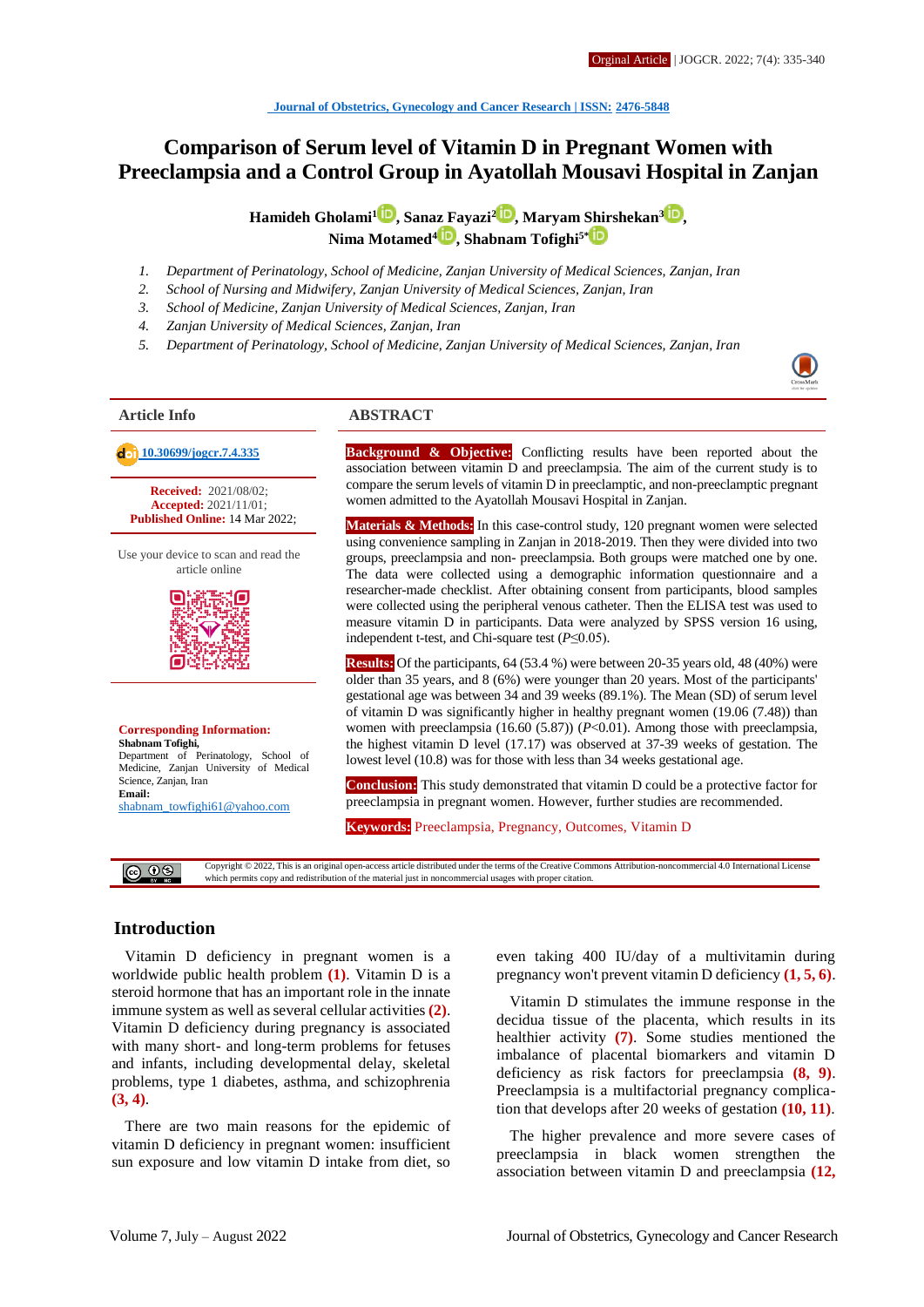**13)**. Some studies reported a seasonal pattern of preeclampsia in such a way that the lowest incidence is in summer when the serum concentration of 25(OH)D is at its highest, and its peak is in winter when the serum concentration of 25(OH)D is at its lowest **(14, 15)**.

Bodnar *et al.* suggested vitamin D deficiency in pregnant women under 22 weeks gestation as an independent and strong risk factor for preeclampsia. This study also reported an association between reduced maternal vitamin D levels and the incidence of preeclampsia. They also reported a deficiency in neonatal serum vitamin D as a result of maternal vitamin D deficiency **(16)**.

Many hypotheses have been suggested to justify the pathogenesis of preeclampsia. In this regard, vitamin D deficiency has been emphasized as a stimulating agent of vascular and systemic inflammation that causes insufficient placental growth **(17, 18)**. However, due to the complex nature of preeclampsia, there is no clear association between vitamin D deficiency and the incidence of preeclampsia.

A systematic review of clinical trials investigating the impact of vitamin D supplementation has reported a positive effect on reducing the risk of preeclampsia **(19, 20)**. On the other hand, some studies reported the role of vitamin D in improving endothelial function during placenta replacement. However, in vitro studies have reported the negative impact of vitamin D on the renin-angiotensin system. These studies showed a significant relationship between vitamin D and blood pressure, although the main mechanism and its exact role in hypertension have not been determined yet **(21, 22)**. The current study aims to compare serum levels of vitamin D in pregnant women with preeclampsia admitted to the Ayatollah Mousavi Hospital in Zanjan, Iran, with a control group.

### **Methods**

#### **TSampling Method**

In this case-control study, 240 pregnant women admitted from October 2018 to October 2019 were divided into two groups of preeclampsia (case) and non-preeclampsia (control) (each with 120 subjects). Participants were selected using the convenience sampling technique. Participants of both groups were matched one by one. Inclusion criteria were pregnant women aged 14-45 years from the beginning of 21 weeks of gestational to the end of 40 weeks (based on nuchal translucency scan, or 12-scan, and LMP criteria for patients without ultrasound), living in the Zanjan province, preeclampsia for those in the case group, and pregnancy without preeclampsia for those in the control group. The exclusion criteria included unwillingness to participate and having kidney disease, malabsorption syndromes, Vitamin D toxicity,

metastatic cancers, hypo and hyper thyroids, lupus, rheumatoid arthritis, and natural pregnancy (no IVF).

Data were collected using a demographic information questionnaire and a researcher-made checklist, which included gestational age, number of pregnancies, history of chronic diseases, history of preeclampsia, and history of preeclampsia in the family members. The validity of the checklist was assessed by ten faculty members of the obstetrics and gynecology department of the Zanjan University of Medical Sciences.

The goals of the study were explained to all participants, and then we obtained written consent from them. To avoid additional interventions, blood samples were collected using the patient's peripheral venous catheter. The collected samples were stored in the refrigerator and transferred to the laboratory within 20 minutes. Then, samples were placed inside the incubator at 25-28°C. Finally, serum levels of vitamin D were measured by the ELISA test. The measured values were classified into three groups: severe deficiency (less than 10 ng/L), mild deficiency (10 to 24 ng/L), and appropriate (24.1 to 80 ng/L). All participants were selected from one province to control the confounding variable of sunlight exposure.

#### **Data Analysis**

Data were analyzed using descriptive statistics, independent t-test, and Chi-square in SPSS version 16 (SPSS Inc., Chicago, Ill., USA). To test the normal distribution of data, the Kolmogorov-Smirnov test was applied. The significant level in this study was considered below 0.05 (*P*<0.05).

### **Results**

The youngest and oldest participants were 14 and 45 years old, respectively. The mean serum level of vitamin D was not significantly associated with age, gestational week, and history of preeclampsia in previous pregnancies [\(Table 1\)](#page-2-0).

In general comparison, the mean vitamin D level of those in the case group  $(16.60 \pm 5.87 \text{ ns/mL})$  was lower than the control group (19.06±7.48 ng/mL), which was statistically significant (*P*<0.05).

According to the findings, out of 240 participants, 23 (9.58%) had a severe deficiency, 174 (72.5%) mild deficiency, and 43 (35.84%) had an appropriate vitamin D level. A significant difference between the two groups in terms of serum level of vitamin D was observed. Those in the preeclampsia group had a significantly lower serum level of vitamin D (*P*=0.01). The majority of participants in the case (80.84%) and control (64.16%) groups had mild vitamin D deficiency [\(Table 2\)](#page-2-1).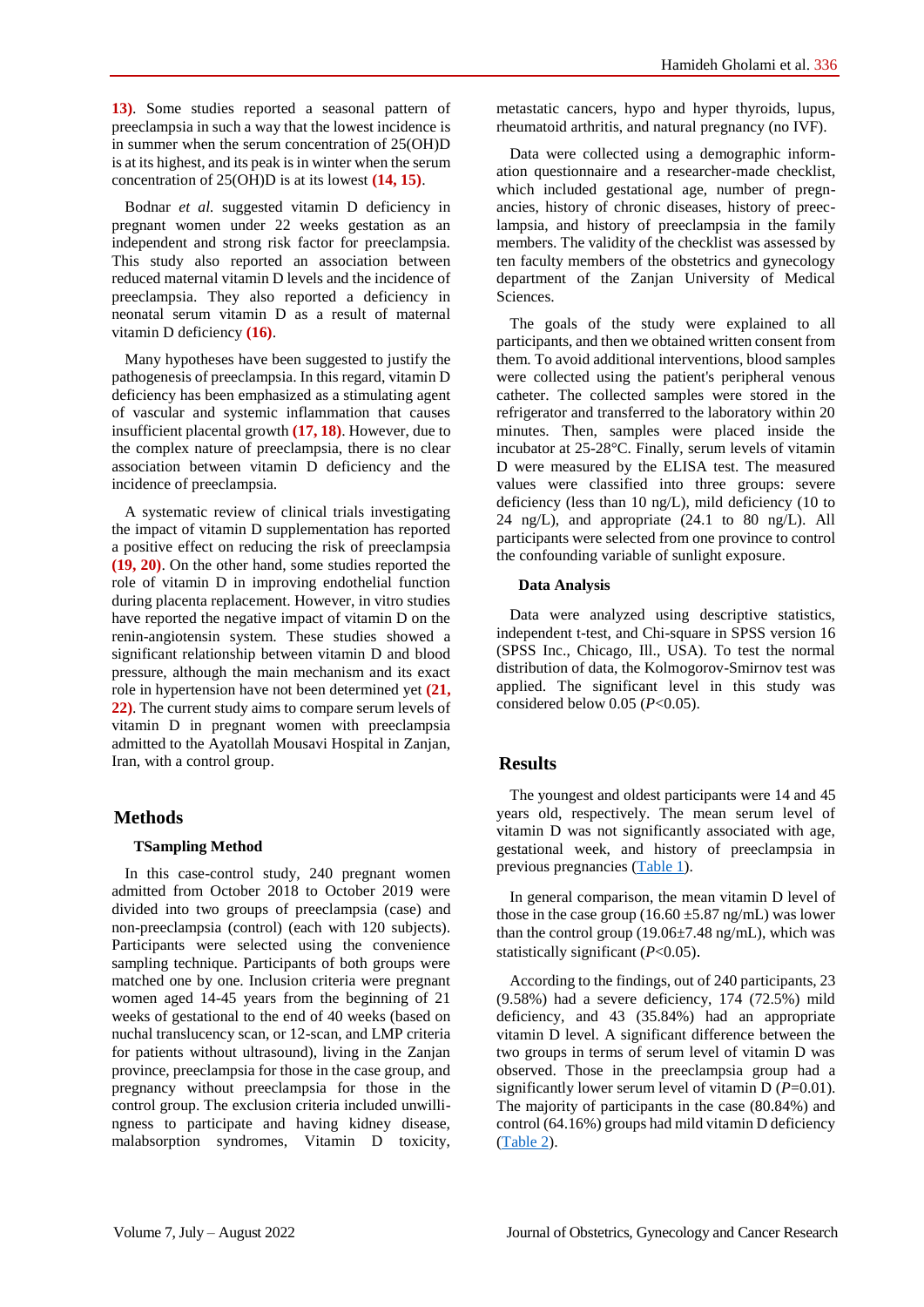<span id="page-2-0"></span>**Table 1. Mean serum level of vitamin D of participants separated by gestational age (less than 37 weeks and above 37 weeks)**

| <b>Variable</b>                   |                                      | <b>Frequency</b> | <b>Mean vitamin D</b><br>(ng/ml) | <b>Standard deviation</b> |
|-----------------------------------|--------------------------------------|------------------|----------------------------------|---------------------------|
| <b>Gestational week</b>           | Less than 34                         | $\mathbf{1}$     | 10/8                             | -                         |
|                                   | 34 to 37                             | 54               | 16/73                            | 5/32                      |
|                                   | 37 weeks and 1 day Up<br>to 39 weeks | 53               | 17/17                            | 6/10                      |
|                                   | 39 weeks and 1 day up<br>to 41 weeks | 12               | 15/59                            | 7/36                      |
| <b>Mother</b> age                 | Younger than 20 years                | 8                | 12/42                            | 3/43                      |
|                                   | 20 to 35 years                       | 64               | 18/28                            | 5/61                      |
|                                   | Older than 35 years                  | 48               | 15/06                            | 5/83                      |
| <b>History of</b><br>preeclampsia | Yes                                  | 99               | 16/77                            | 6/13                      |
|                                   | N <sub>o</sub>                       | 21               | 1578                             | 4/44                      |

<span id="page-2-1"></span>

|  |  |  |  |  |  | Table 2. Comparison of vitamin D levels in case and control groups based on independent t-test |  |
|--|--|--|--|--|--|------------------------------------------------------------------------------------------------|--|
|--|--|--|--|--|--|------------------------------------------------------------------------------------------------|--|

| Group   | Vitamin D (ng/mL)                      | <b>Frequency</b> | <b>Percentage</b> | t    | P-value* |
|---------|----------------------------------------|------------------|-------------------|------|----------|
| Case    | Severe deficiency $(< 10$<br>ng/L)     | 11               | 9/16              | 2/83 |          |
|         | Mild deficiency (10 to 24 10)<br>ng/L) | 97               | 80/84             |      |          |
|         | Appropriate ( $1/24$ to 10 ng/L<br>80) | 12               | 10/0              |      | 0/001    |
| Control | Severe deficiency $(< 10$<br>ng/L)     | 12               | 10/00             |      |          |
|         | Mild deficiency (10 to 24 10)<br>ng/L) | 77               | 64/16             |      |          |
|         | Appropriate $(1/24$ to 10 ng/L<br>80)  | 31               | 25/84             |      |          |

**\*t-test**

#### **Discussion**

According to the results, the level of vitamin D in pregnant women serum with preeclampsia was significantly lower than non-preeclampsia pregnant women. It was not significantly associated with age, gestational week, and history of preeclampsia.

According to the Hamedanian *et al.* study conducted in Karaj, Iran, the serum level of vitamin D in pregnant women with preeclampsia was lower than in healthy pregnant women. They found no correlation between vitamin D deficiency and predicting factors of preeclampsia **(23)**. A cohort study conducted in Pennsylvania, with a sample size of 2327 subjects, reported that increased serum level of vitamin D up to 50 ng/L was associated with decreased risk of preeclampsia, and in amounts above 50 ng, this risk remained constant (test of nonlinearity *P*<0.05) **(24)**. Achkar *et al.*, in a study conducted in Canada, also reported that preeclampsia was significantly higher in

pregnant women with serum levels less than 30 nmol/L compared with those with at least 50 nmol/L of vitamin D **(25)**. There are other studies that reported an association between low serum levels of vitamin D and preeclampsia **(26, 27)**.

A systematic review of clinical trials on the association of vitamin D supplementation on preeclamptic women reported that vitamin D supplementation could reduce the risk of preeclampsia by up to 53% compared to placebo **(28)**. In a case-control study, Bodnar *et al.* have compared two groups of preeclampsia and control. They have investigated the serum level of D(OH)22 during pregnancy and before the onset of preeclampsia and women with preeclampsia. They reported that, in women with preeclampsia, at the initial weeks of pregnancy, the serum level of D(OH)22 was lower than the control group. These authors reported that when vitamin D levels reduced to 22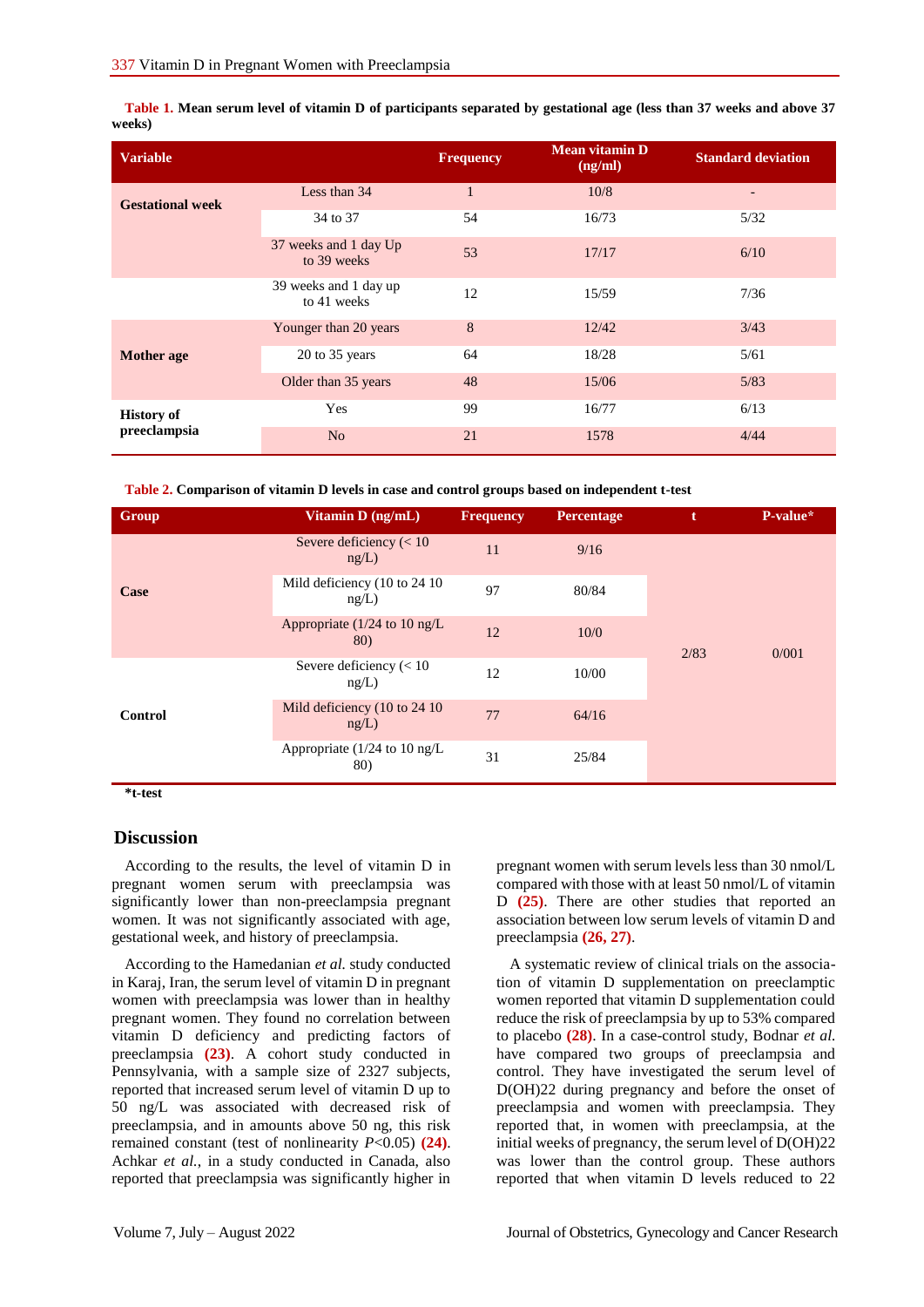ng/L, the risk of preeclampsia increased by two folds. According to their report, maternal vitamin D deficiency could be an independent risk factor of preeclampsia **(1)**.

However, Burris *et al.*, in a study performed in the United States, found no statistically significant association between preeclampsia and vitamin D levels. Also, in contrast to the hypothesis of this study, increasing maternal vitamin D levels were associated with an increased chance of developing preeclampsia. At the end of their paper, Burris *et al.* mentioned that this finding is most likely due to chance and does not indicate a causal association between vitamin D and preeclampsia. They recommended performing clinical trials to investigate this issue **(29)** further.

It seems that vitamin D can prevent preeclampsia. Three justifications for this issue are as follows: adequate intake of vitamin D can stabilize calcium homeostasis and consequently reduce blood pressure **(30)** or directly suppress the smooth muscles of the vessels **(31)**. Second, vitamin D can act as an endocrine inhibitor of the renin-angiotensin system, which has a major role in regulating blood pressure. Third, as a balancer of T helper cell activity, it plays a role in strengthening the immune system **(32)**.

In the present study, there was no significant association between gestational age and serum level of vitamin D. However, according to a study that has compared the risk of preeclampsia in 12-18 and 24-26 weeks of pregnancy, in cases with vitamin D deficiency, low levels of D(OH)25 in the late second trimester was associated with an increased risk of preeclampsia. So that there was a remarkable doseresponse relationship between serum levels of D(OH)25 of maternal plasma during 24-26 weeks of gestation with the risk of preeclampsia (*P*=0.03).

Although this association was not significant at the gestational age of 12-18 weeks (*P*=0.16)

Wei *et al.* reported that in pregnant women, serum levels of D(OH) lower than 50 nmol/L at 24-26 weeks are associated with a 3.2-fold increase in the risk of preeclampsia (OR=24.3; CI 95% 1.37-7.69). This association was not significant at gestational weeks of 12-18 (OR=24.1; CI 95% 0.58-2.67). Also, there are other case-control studies that reported no significant association between the serum levels of mothers and the risk of developing preeclampsia during the first trimester of pregnancy **(33-36)**.

## **Conclusion**

According to the results of the present study and other research, there is a significant association between the serum level of vitamin D during pregnancy and preeclampsia. Considering the importance of this issue and the ease of treatment and prevention of vitamin deficiency in pregnant women, it is recommended to perform clinical trials with special emphasis on gestational age and other confounding variables.

# **Acknowledgments**

The present study is a part of a Ph.D. thesis in medicine. The study was approved by the Ethics Committee of the Zanjan University of Medical Sciences (Code: IR. ZUMS. REC.1398.332). We appreciate all those who helped us perform this study, particularly participants.

# **Conflict of Interest**

The authors declared no conflict of interest.

# **References**

- 1. Bodnar LM, Simhan HN, Powers RW, Frank MP, Cooperstein E, Roberts JM. High prevalence of vitamin D insufficiency in black and white pregnant women residing in the northern United States and their neonates. J Nutr. 2007;137(2):447-52 [\[DOI:10.1093/jn/137.2.447\]](https://doi.org/10.1093/jn/137.2.447) [\[PMID\]](https://www.ncbi.nlm.nih.gov/pubmed/17237325) [\[PMCID\]](http://www.ncbi.nlm.nih.gov/pmc/articles/PMC4288960)
- 2. Chirumbolo S, Bjørklund G, Sboarina A, Vella A. The Role of Vitamin D in the Immune System as a Pro-survival Molecule. Clin Ther. 2017;39(5):894-916. [\[DOI:10.1016/j.clinthera.2017.03.021\]](https://doi.org/10.1016/j.clinthera.2017.03.021) [\[PMID\]](https://www.ncbi.nlm.nih.gov/pubmed/28438353)
- 3. Yu CK, Sykes L, Sethi M, Teoh TG, Robinson S. Vitamin D deficiency and supplementation during pregnancy. Clin Endocrinol (Oxf).

2009;70(5):685-90. [\[DOI:10.1111/j.1365-](https://doi.org/10.1111/j.1365-2265.2008.03403.x) [2265.2008.03403.x\]](https://doi.org/10.1111/j.1365-2265.2008.03403.x) [\[PMID\]](https://www.ncbi.nlm.nih.gov/pubmed/18771564)

- 4. Barrera D, Avila E, Hernandez G, Halhali A, Biruete B, Larrea F, et al. Estradiol and progesterone synthesis in human placenta is stimulated by calcitriol. J Steroid Biochem Mol Biol. 2007.103(3-5):529-32. [\[DOI:10.1016/j.jsbmb.2006.12.097\]](https://doi.org/10.1016/j.jsbmb.2006.12.097) [\[PMID\]](https://www.ncbi.nlm.nih.gov/pubmed/17257826)
- 5. Lee JM, Smith JR, Philipp BL, Chen TC, Mathieu J, Holick MF. Vitamin D deficiency in a healthy group of mothers and newborn infants. Clin Pediatr. 2007;46(1):42-4. [\[DOI:10.1177/0009922806289311\]](https://doi.org/10.1177/0009922806289311) [\[PMID\]](https://www.ncbi.nlm.nih.gov/pubmed/17164508)
- 6. Barger-Lux MJ, Heaney RP, Dowell S, Chen TC, Holick MF. Vitamin D and its major metabolites: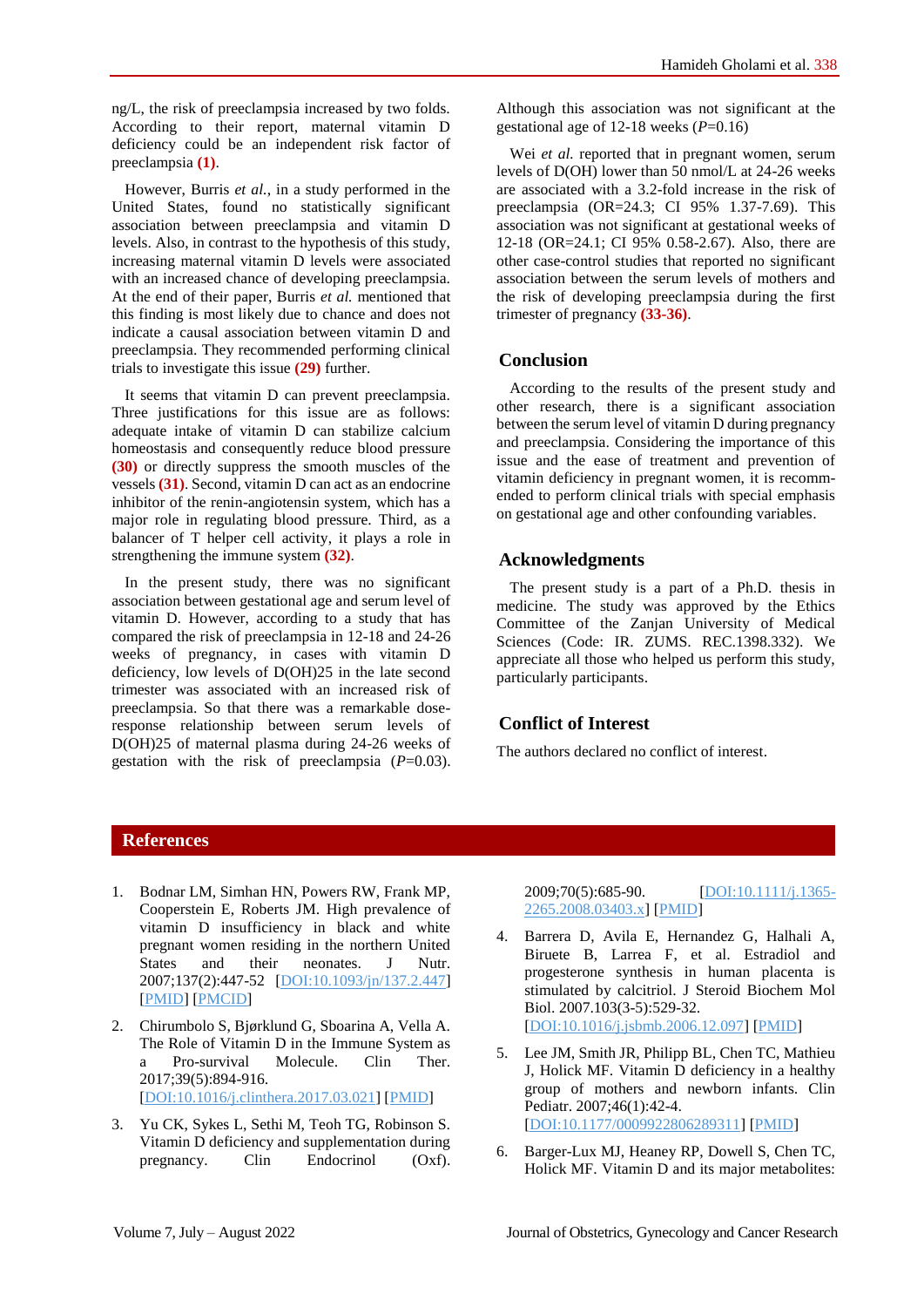serum levels after graded oral dosing in healthy men. Osteoporos Int. 1998;8(3):222-30. [\[DOI:10.1007/s001980050058\]](https://doi.org/10.1007/s001980050058) [\[PMID\]](https://www.ncbi.nlm.nih.gov/pubmed/9797906)

- 7. Tamblyn JA, Hewison M, Wagner CL, Bulmer JN, Kilby MD. Immunological roleof vitamin D at the maternal-fetal interface. J Endocrinol. 2015;224(3):R107-21. [\[DOI:10.1530/JOE-14-](https://doi.org/10.1530/JOE-14-0642) [0642\]](https://doi.org/10.1530/JOE-14-0642) [\[PMID\]](https://www.ncbi.nlm.nih.gov/pubmed/25663707)
- 8. Shin JS, Choi MY, Longtine MS, Nelson DM. Vitamin D effects on pregnancy and the placenta. Placenta. 2010;31(12):1027-34. [\[PMCID\]](http://www.ncbi.nlm.nih.gov/pmc/articles/PMC2993775) [\[DOI:10.1016/j.placenta.2010.08.015\]](https://doi.org/10.1016/j.placenta.2010.08.015) [\[PMID\]](https://www.ncbi.nlm.nih.gov/pubmed/20863562)
- 9. Alvarez-Fern\_andez I, Prieto B, Rodríguez V, Ruano Y, Escudero AI, Alvarez FV. Role of vitamin D and sFlt-1/PlGF ratio in the development of early- and late-onset preeclampsia. Clin Chem Lab Med. 2015;53(7):1033-40. [\[DOI:10.1515/cclm-2014-](https://doi.org/10.1515/cclm-2014-1039) [1039\]](https://doi.org/10.1515/cclm-2014-1039) [\[PMID\]](https://www.ncbi.nlm.nih.gov/pubmed/25544745)
- 10. Shah A, Fawole B, M'imunya JM, Amokrane F, Nafiou I, Wolomby JJ, et al. Cesarean delivery outcomes from the WHO global survey on maternal andperinatal health in Africa. Int J Gynaecol Obstet. 2009;107(3):191-7. [\[DOI:10.1016/j.ijgo.2009.08.013\]](https://doi.org/10.1016/j.ijgo.2009.08.013) [\[PMID\]](https://www.ncbi.nlm.nih.gov/pubmed/19782977)
- 11. McClure EM, Saleem S, Pasha O, Goldenberg RL. Stillbirth in developing countries: a review of causes, risk factors and prevention strategies. J Matern. -Fetal Neonatal Med. 2009;22(3):183-90 [\[DOI:10.1080/14767050802559129\]](https://doi.org/10.1080/14767050802559129) [\[PMID\]](https://www.ncbi.nlm.nih.gov/pubmed/19089779) [\[PMCID\]](http://www.ncbi.nlm.nih.gov/pmc/articles/PMC3893926)
- 12. Eskenazi B, Fenster L, Sidney S. A multivariate analysis of risk factors for preeclampsia. JAMA. 1991;266(2):237-41. [\[DOI:10.1001/jama.266.2.237\]](https://doi.org/10.1001/jama.266.2.237) [\[PMID\]](https://www.ncbi.nlm.nih.gov/pubmed/2056625)
- 13. MacKay AP, Berg CJ, Atrash HK. Pregnancyrelated mortality from preeclampsia and eclampsia. Obstet Gynecol. 2001;97(4):533-8. [\[DOI:10.1097/00006250-200104000-00011\]](https://doi.org/10.1097/00006250-200104000-00011) [\[PMID\]](https://www.ncbi.nlm.nih.gov/pubmed/11275024)
- 14. Bodnar LM, Catov JM, Roberts JM. Racial/ethnic differences in the monthly variation of preeclampsia incidence. Am J Obstet Gynecol. 2007;196(4):324-e1. [\[DOI:10.1016/j.ajog.2006.11.028\]](https://doi.org/10.1016/j.ajog.2006.11.028) [\[PMID\]](https://www.ncbi.nlm.nih.gov/pubmed/17403406)
- 15. Magnus P, Eskild A. Seasonal variation in the occurrence of pre-eclampsia. Br J Obstet Gynaecol. 2001;108(11):1116-9. [\[PMID\]](https://www.ncbi.nlm.nih.gov/pubmed/11762648) [\[DOI:10.1111/j.1471-0528.2003.00273.x\]](https://doi.org/10.1111/j.1471-0528.2003.00273.x)
- 16. Bodnar LM, Catov JM, Simhan HN, Holick MF, Powers RW, Roberts JM. Maternal vitamin D deficiency increases the risk of preeclampsia. J Clin Endocr Metab. 2007;92(9):3517-22. [\[DOI:10.1210/jc.2007-0718\]](https://doi.org/10.1210/jc.2007-0718) [\[PMID\]](https://www.ncbi.nlm.nih.gov/pubmed/17535985) [\[PMCID\]](http://www.ncbi.nlm.nih.gov/pmc/articles/PMC4288954)
- 17. Ma R, Gu Y, Zhao S, Sun J, Groome LJ, Wang Y. Expressions of vitamin D metabolic components VDBP, CYP2R1, CYP27B1, CYP24A1, and VDR in placentas from normal and preeclamptic pregnancies. Am J Physiol-Endocrinol Metab. 2012;303(7):E928-35. [\[PMCID\]](http://www.ncbi.nlm.nih.gov/pmc/articles/PMC3469619) [\[DOI:10.1152/ajpendo.00279.2012\]](https://doi.org/10.1152/ajpendo.00279.2012) [\[PMID\]](https://www.ncbi.nlm.nih.gov/pubmed/22871339)
- 18. Brodowski L, Burlakov J, Myerski AC, von Kaisenberg CS, Grundmann M, Hubel CA, et al. Vitamin D Prevents Endothelial Progenitor Cell Dysfunction Induced by Sera from Women with Preeclampsia or Conditioned Media from Hypoxic Placenta. PLoS ONE. 2014;9(6):e98527. [\[DOI:10.1371/journal.pone.0098527\]](https://doi.org/10.1371/journal.pone.0098527) [\[PMID\]](https://www.ncbi.nlm.nih.gov/pubmed/24887145) [\[PMCID\]](http://www.ncbi.nlm.nih.gov/pmc/articles/PMC4041729)
- 19. Khaing W, Vallibhakara SA, Tantrakul V, Vallibhakara O, Rattanasiri S, McEvoy M, et al. Calcium and vitamin D supplementation for prevention of preeclampsia: a systematic review and network meta-analysis. Nutrients. 2017;9(10):1141. [\[DOI:10.3390/nu9101141\]](https://doi.org/10.3390/nu9101141) [\[PMID\]](https://www.ncbi.nlm.nih.gov/pubmed/29057843) [\[PMCID\]](http://www.ncbi.nlm.nih.gov/pmc/articles/PMC5691757)
- 20. Anothaisintawee T, Attia J, Nickel JC, Thammakraisorn S, Numthavaj P, McEvoy M, et al. Management of chronic prostatitis/chronic pelvic pain syndrome: a systematic review and network meta-analysis. JAMA. 2011;305(1):78- 86. [\[DOI:10.1001/jama.2010.1913\]](https://doi.org/10.1001/jama.2010.1913) [\[PMID\]](https://www.ncbi.nlm.nih.gov/pubmed/21205969)
- 21. Ganguly A, Tamblyn JA, Finn-Sell S, Chan SY, Westwood M, Gupta J, et al. Vitamin D, the placenta and early pregnancy: effects on trophoblast function. J Endocrinol. 2018;236(2):R93-103. [\[DOI:10.1530/JOE-17-](https://doi.org/10.1530/JOE-17-0491) [0491\]](https://doi.org/10.1530/JOE-17-0491) [\[PMID\]](https://www.ncbi.nlm.nih.gov/pubmed/29109081)
- 22. Ma Y, Johnson CS, Trump DL. Mechanistic insights of vitamin D anticancer effects. Vitamins Hormones. 2016;100:395-431. [\[DOI:10.1016/bs.vh.2015.11.003\]](https://doi.org/10.1016/bs.vh.2015.11.003) [\[PMID\]](https://www.ncbi.nlm.nih.gov/pubmed/26827961)
- 23. Hamedanian L, Badehnoosh B, Razavi-Khorasani N, Mohammadpour Z, Mozaffari-Khosravi H. Evaluation of vitamin D status, parathyroid hormone, and calcium among Iranian pregnant women with preeclampsia: A case-control study. Int J Reprod BioMed. 2019;17(11):831. [\[PMCID\]](http://www.ncbi.nlm.nih.gov/pmc/articles/PMC6906855) [\[DOI:10.18502/ijrm.v17i10.5494\]](https://doi.org/10.18502/ijrm.v17i10.5494) [\[PMID\]](https://www.ncbi.nlm.nih.gov/pubmed/31911965)
- 24. Baca KM, Simhan HN, Platt RW, Bodnar LM. Low maternal 25-hydroxyvitamin D concentration increases the risk of severe and mild preeclampsia. Ann Epidemiol. 2016;26(12):853-7. [\[PMCID\]](http://www.ncbi.nlm.nih.gov/pmc/articles/PMC7848792) [\[DOI:10.1016/j.annepidem.2016.09.015\]](https://doi.org/10.1016/j.annepidem.2016.09.015) [\[PMID\]](https://www.ncbi.nlm.nih.gov/pubmed/27818017)
- 25. Achkar M, Dodds L, Giguère Y, Forest JC, Armson BA, Woolcott C, et al. Vitamin D status in early pregnancy and risk of preeclampsia. Am J Obstet Gynecol. 2015;212(4):511-e1. [\[PMCID\]](http://www.ncbi.nlm.nih.gov/pmc/articles/PMC5023419) [\[DOI:10.1016/j.ajog.2014.11.009\]](https://doi.org/10.1016/j.ajog.2014.11.009) [\[PMID\]](https://www.ncbi.nlm.nih.gov/pubmed/25446694)